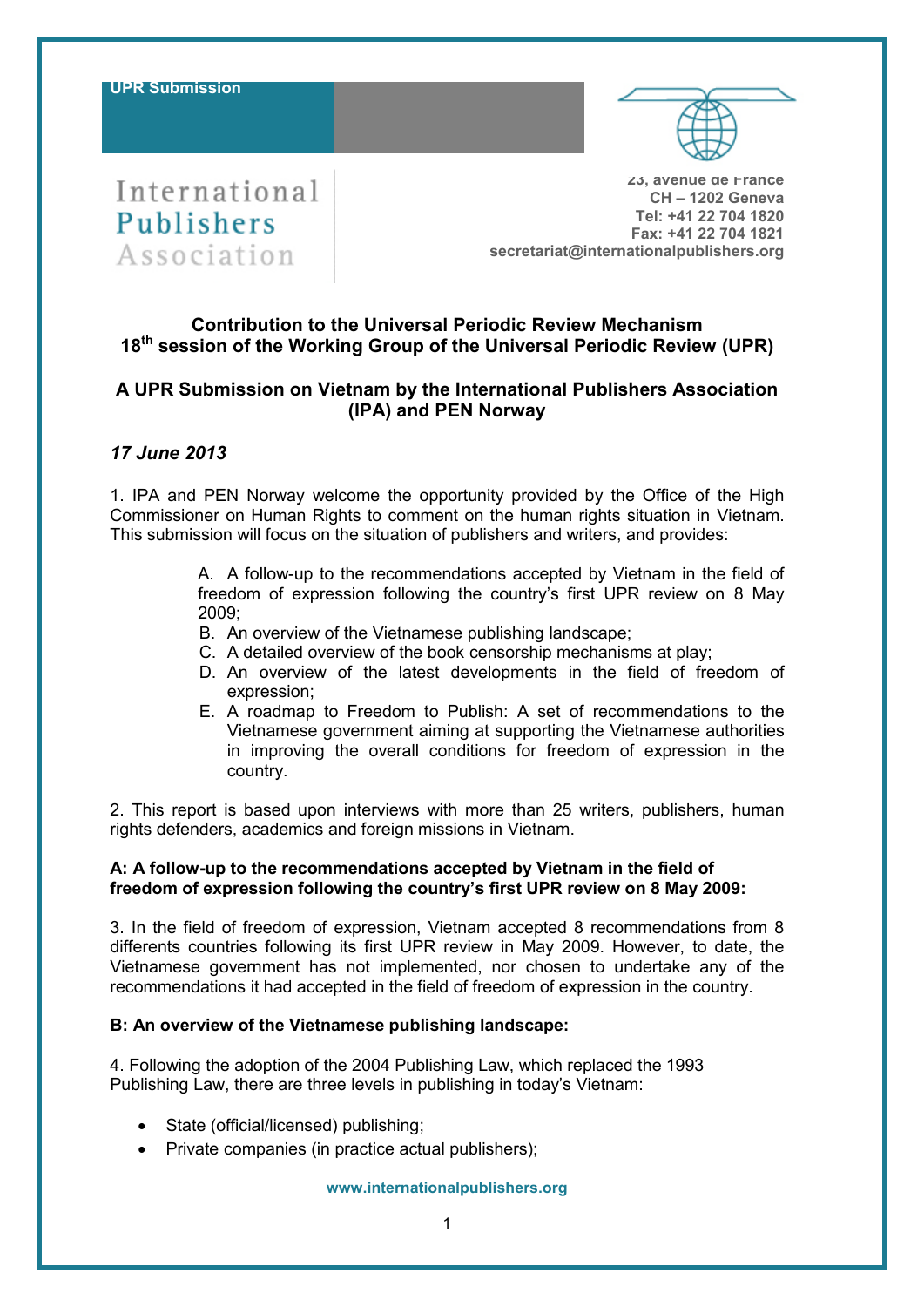Underground (unlicensed) publishing.

## *Level 1: State/Official/Licensed publishing*

5. In 2012, there were only 64 licensed publishers in Vietnam. According to Article 11 of the 2004 Publishing Law, the only entities which are permitted to establish publishing houses are as follows: Government bodies, political organisations, socio-economical organisations, and other organisations as stipulated by the Government. Thus, the support of a Communist party organisation, or an organisation linked to the party, is always needed to become a licensed publisher.

## *Level 2: Private companies/Investors*

6. To date, there are no "private publishers" in Vietnam, in a strictly formal understanding of the words. The private sector, by law, cannot publish books. However, the 2004 Publishing Law represented limited progress for free publishing in Vietnam as it allowed publishing houses to associate with private companies, authors and owners of works for "preparation of manuscripts and the printing and distribution of each publication<sup>1</sup>". This is the second level. The private companies act as publishers: they deal with the authors, they edit the manuscripts, they make the layouts, they negotiate with the printing houses, they distribute the books, etc. However these new actors must buy the publishing permit from the official state-associated publishing houses (the owners of a publishing licence) for each title produced. The fee is comprised between 5 and 7% of the retail price of a book.

7. As in many developing nations, educational publishing represents 80% of the Vietnamese publishing market and the latter is entirely closed to private companies. The second largest segment of the publishing market, in a young country with a fast growing (urban) population, is children's books. Private companies involved in publishing, which are around 100 nowadays, represent about half of this market If the market were to be free, some official publishers would certainly go bankrupt, as their income is generated primarily from renting out their license to private companies.

# *Level 3: Underground publishing*

8. Finally, the complex publications' authorisation system existing in Vietnam has forced some to go underground. This is where – at third level - one finds the underground (i.e. unlicensed) publishing houses of Vietnam (*Nhà xuất bản*). Following the lead of *Giay Vun* (scrap paper), which was created 10 years ago, there are now around 30 underground publishing houses in Vietnam doing *samizdat* kind of publishing. The underground publishers cannot sell the books they publish as they are not licensed not only as publishing houses, but also as businesses. Bank transfers are not possible. Plain clothes police could for instance pretend to be buying the book. A distribution network is in place thanks to relations and friends throughout the country. The average print run is comprised between 500 and 700 copies. Due to the nature of underground publishing, where copies are spread through private networks, there are actually many more readers.

 <sup>1</sup> Article 20, 2004 Publishing Law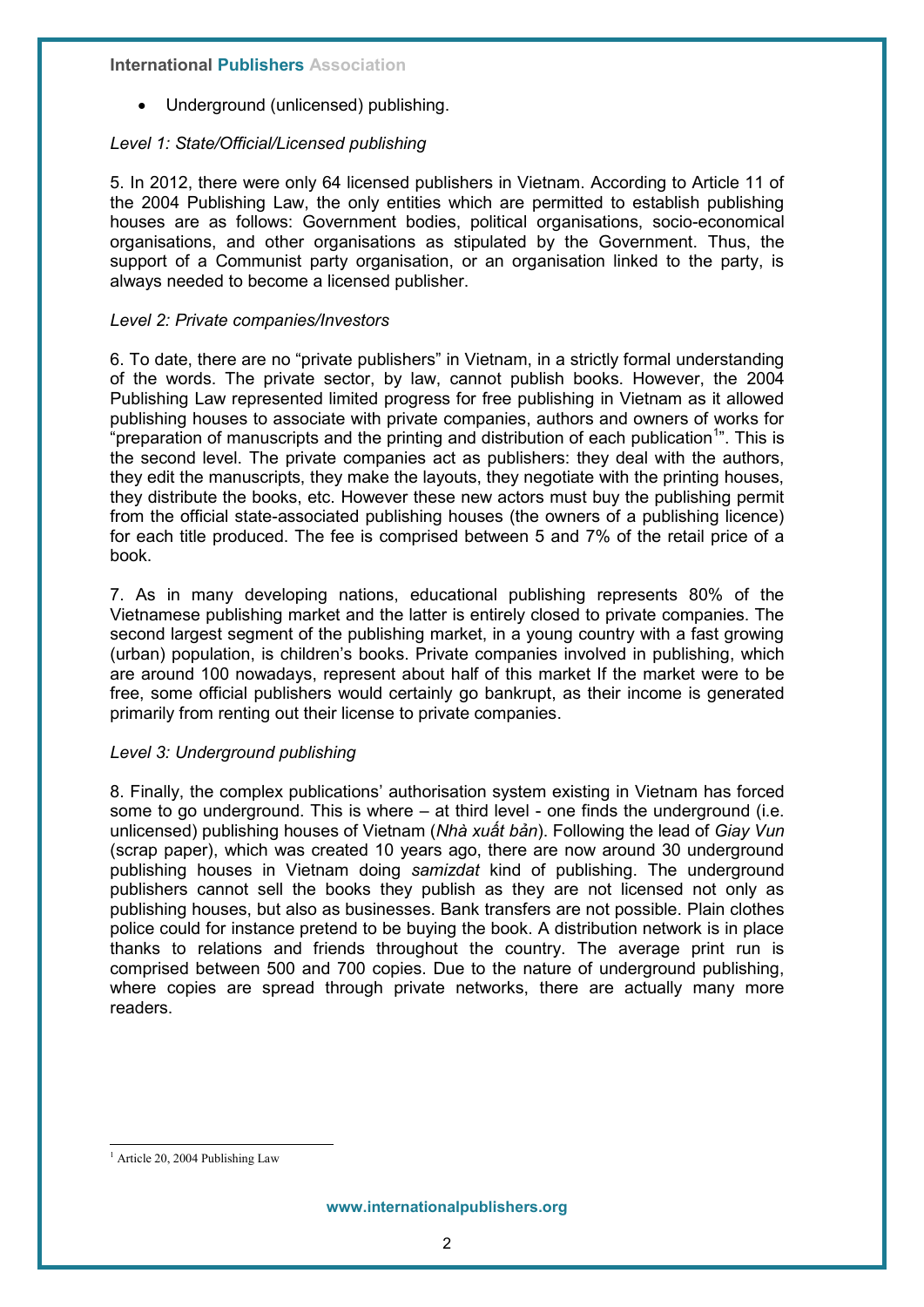#### **C: A detailed overview of the book censorship mechanisms at play:**

9. In Vietnam, the screening of books is a complex, opaque, at times irrational, and highly bureaucratic process that books and other written materials have to undergo prior to- and post- publication.

10. The 1992 Constitution of the Socialist Republic of Vietnam establishes Vietnam's economic and political systems and especially reaffirms the political change of "Doi Moi" (national renewal) initiated by the Communist Party at its  $6<sup>th</sup>$  Congress in 1986. It sets out the fundamental rights and duties of the Vietnamese citizens, speaks of the principle of separation of powers and the structure of the State, and institutionalises the relationship between "the party as leader, the people as master and the State as administrator." Vietnam is in the process of amending a new Constitution. Draft Article 26, dealing with freedom of expression, fails to bring about any change vis-à-vis the status of freedom of expression. It uses the same wording as Article 69 of the current Constitution.

## *The 2004 Publishing Law delegates most of the pre-censorship work to government-approved publishing houses directors and chief-editors*

11. Although freedom of expression is enshrined in the Constitutions of Vietnam $2$  and Article 5 (item 2) of Vietnam's Publishing Law (2004<sup>3</sup>) stipulates that "Government does not screen texts prior to publication", our contacts in the Vietnamese publishing and writing communities reliably informed IPA that a complex screening mechanism involving the registration of publications with the authorities, the active role of the authorities in the editing process prior to publication (either directly or through the delegation of the editing to a government-approved chief-editor), the issuance of various permits, and the provision of copies of a printed work to the authorities for verification purposes severely restrict the freedom to publish in Vietnam. This government-controlled screening mechanism aims at allowing both pre- and post- publication censorship.

12. In Vietnam, close to 70 ministerial entities (at central or provincial level<sup>4</sup>) are said to be in position to censor books.

13. The directors, chief-editors and vice-directors of all publishing houses are approved by the government<sup>5</sup>. They can therefore be considered as quasi civil servants who can be removed and dismissed if a "mistake" is made. Since the passing of the 2004 Publishing Law, the screening and editing of manuscripts was delegated to these government-approved persons. If there was a doubt as whether a manuscript is breaching Article 10 of the Publishing Law (i.e. the list of prohibited content; see "The Taboo Subjects" on pp. 5-6), it is understood that the State Publishing house Director's responsibility is, in practice, to send the manuscript at higher level for scrutiny. In addition, Article 21 of the Publishing Law of 2004 makes it compulsory for the publishing house to evaluate certain works prior to the registration of its publishing plan should there be indications that they are in breach of Article 10: "works published abroad, works published before the August Revolution in 1945, works published between 1945 and 1954 in temporarily occupied zones, and works published from 1954 and April 1975 in

<sup>&</sup>lt;sup>2</sup> Article 10 of the 1946 Constitution reads: "A Vietnamese citizen has the rights to freedoms: - of speech; of the press; - of association and meeting; -of belief; -of residence and of travel in the country and abroad". Article 69 of the 1992 Constitution reads: "The citizen shall enjoy freedom of opinion and speech, freedom of the press, the right to be informed, …, in accordance with provisions of the law". This includes, among others, the 2004 Publishing Law.

<sup>&</sup>lt;sup>3</sup> Replaced the 1993 Publishing Law and was amended in June 2008. Since 2008, the publishing department has been under the authority of the Ministry of Information and Communication (before it was under the authority of the Ministry of Culture and Information).

Vietnam is divided into 58 provinces and 5 centrally governed cities.

<sup>&</sup>lt;sup>5</sup> They are "appointed, removed and dismissed" by the body managing the publishing house "after receiving written approval from the Ministry of Culture" (Art. 13 of 2004 Publishing Law).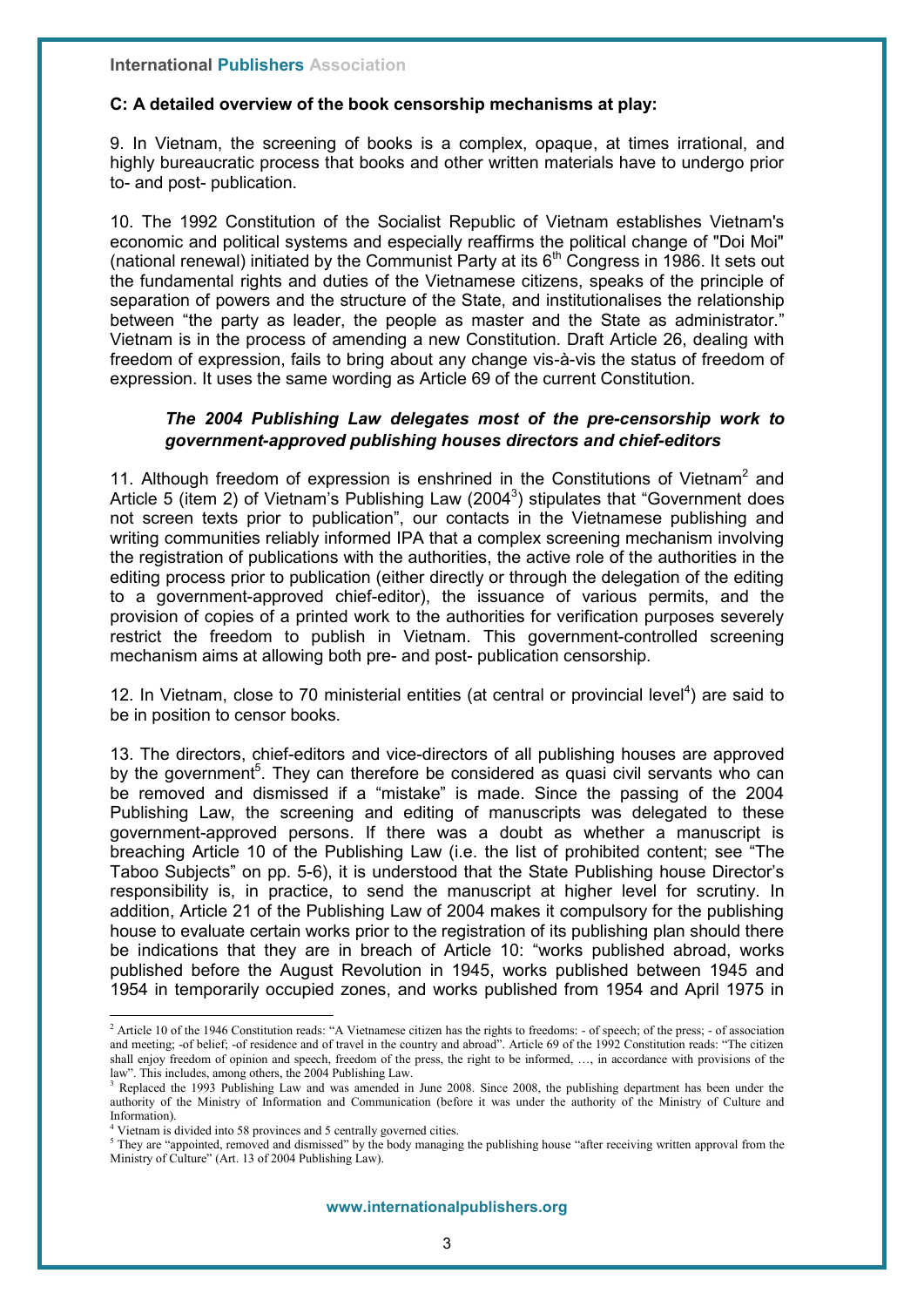Southern Vietnam". In 1975 a list of banned books including dozens of titles was issued. To date, it is said that 90% of these books remain banned.

14. Article 13 of the 2004 Publishing Law stipulates that the managing body of a publishing house approves a publishing plan for the publishing house. Publishing plans are registered annually by publishing houses with the Ministry of Culture prior to conducting any publishing activities (Article 18). The director of the publishing house, according to Article 14, implements the publishing plan, signs a publishing decision for each manuscript on the basis of the registered publishing plan, and signs approval of proofs prior to sending for printing and approval for distribution.

15. Official publishers must register the new titles with the publishing department on a regular basis. They send the titles and corresponding summaries of the books they want to publish (The publishing house director signs and sends to the publishing department the approval letter). The process is said to take about 10 days on average. The publishing department then returns the list of books to be printed. Then the director of the publishing house signs the permission to print. It is the publishing department's role to register, control, and revoke books. The publishing department usually does not screen books before printing, but after printing. Indeed the situation is usually clear cut and prepublication screening takes place at government-approved editor and director level.

16. In other words, a form of pre-publication censorship takes place at publishing house level as publishing houses are necessarily cautious: they need to protect themselves as the government-approved directors and chief-editors are now responsible for content. Pre-publication censorship can also happen at Ministry level in case of sensitive titles touching upon Article 10 subjects, in particular sovereignty issues. In this case, the publishing department reportedly screens the manuscript and writes an evaluation report, which will lead to the book being published or censored.

### *Post-publication censorship: Enshrined in law*

17. Post-publication censorship happens too. According to Article 27 of the Publishing Law of 2004, at least 10 days prior to distribution, the publishing house of the body with the publishing permit must submit three copies of the newly-printed book to the Ministry of Culture, and two more to a provincial people's committee in case the latter issued the publishing permit. This 10-day window period, described in law as permitting copyright registration, offers a window for post-publication and pre-distribution censorship. In practice, post-publication censorship can occur at a later stage. Article 28 of the Publishing Law actually stipulates that the Ministry of Culture shall arrange for the reading of the submitted copies of publications (also the provincial people's committees). Article 28 continues: "If it is discovered that a publication breaches the provisions of this Law, the Ministry of Culture or the People's provincial committee shall apply measures for dealing with the breach in accordance with law and shall send a written notice requiring the publishing house to arrange evaluation of the contents".

### *An example of post-publication censorship*

18. According to various sources, there are hundreds of cases of publishing permits being revoked shortly after publishing. In 2011, a successful comic book on new Vietnamese proverbs was banned as content was deemed to be offensive. The book was quite successful. The withdrawal of the book from bookshops was ordered by the Ministry of Culture. The private company and the publishing house were fined several million Vietnamese dongs. This is clearly a case in which technical rules were misused to practice post-publication censorship.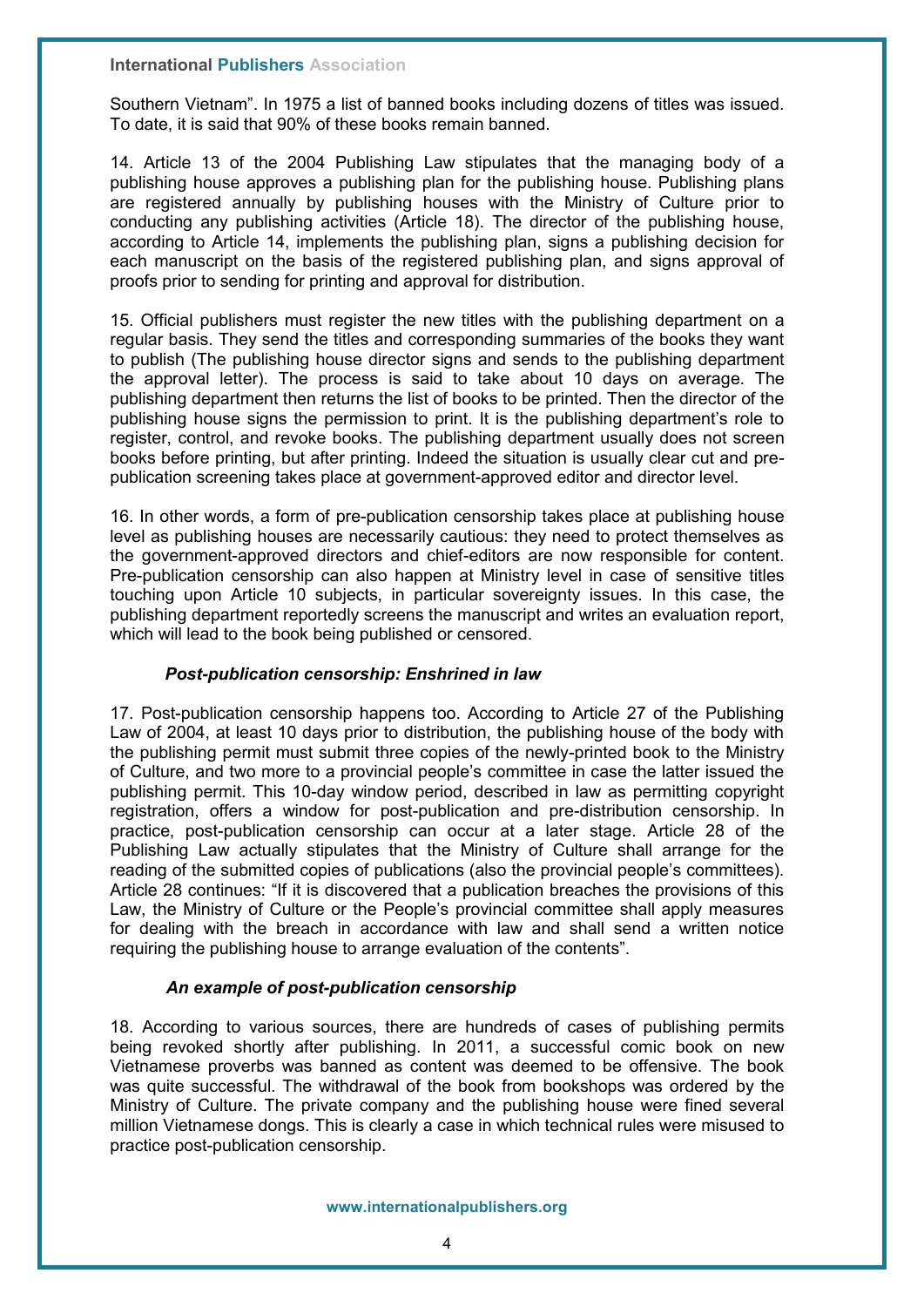19. The authorities can change their mind between the two screening processes. A publishing permit can be withdrawn at any time. In addition, the complex, opaque, at times irrational, and highly bureaucratic process that books and other written materials have to undergo prior to- and post- publication reinforces self-censorship.

## *Breaching the law: A set of punitive measures*

20. Article 30 of the 2004 Publishing Law lists the punitive measures, which can be taken in case of breaches to the Law (in particular Article 10): compulsory amendment of the publication prior to it being published, temporary suspension of distribution of the publication, retrieval, confiscation, prohibition from circulation or destruction of the publication, public apology, revocation or suspension of licence, criminal prosecution, etc.

21. A series of decrees adopted by government further rules publishing and details the provisions of the 2004 Publishing Law. For instance, a governmental decree dated 6 January 2011, and taking effect on 25 February 2011, provides for the "handling of administrative violations in press and publishing activities". In this decree, 9 articles deal with the violations committed in publishing activities. A very high number of "administrative violations" are listed. For instance<sup>6</sup>, publishing without registering a publishing plan, or publishing without the publishing decision from the director's publishing house, is punishable by a fine of between VND 10 and 20 million. Contentwise, publishing a map with wrong administrative boundaries, or publishing content promulgating obscene or depriving lifestyle, social vices or superstition undermining fine customs and practices can lead to the imposition of a fine between VND 20 and 30 million. Breaching Article 10 can lead to a higher fine between VND 30 and 40 million<sup>7</sup>. Publishing a map with the wrong administrative boundary, or obscene or promoting social vices content, may also lead to a forced apology, a forced withdrawal of the publications concerned. When publishing jointly with a private company, a fine of between VND 10 and 20 million can be imposed if the joint product was published with the approval signature from the director of the publishing house. Changing the content of the director approved joint publication is also punishable by a fine. Confiscation of the publications concerned is also listed as a possible consequence.

22. Importing products breaching Article 3 and Article 10 of the Publishing Law can be punished by a fine between VND 30 and 40 million. The publications concerned can also be confiscated. Article 3 of the Publishing Law defines publishing as an activity producing and distributing publications "introducing ideas from all sectors of social life, ethnic cultural values and the essential culture of mankind, satisfying the spiritual needs of the people and raising their intellectual standards, creating good and ethical standards for the Vietnamese people, expanding cultural exchange with other countries, contributing to socio-economic development, fighting ideology and conduct which are harmful to the national interest, and contributing to the building and protection of the Socialist Republic of Vietnam".

## *The major taboo subjects*

23. Article 10 of the 2004 Publishing Law lists the taboo subjects in the "conduct of publishing activities":

 $\overline{a}$ <sup>6</sup> Item 2, Article 17 of Decree No. 02/2011/ND-CP (both examples of the sentence beginning with "For instance, ...".

<sup>7</sup> The last three examples stem from Item 2, Article 18 of Decree No. 02/2011/ND-CP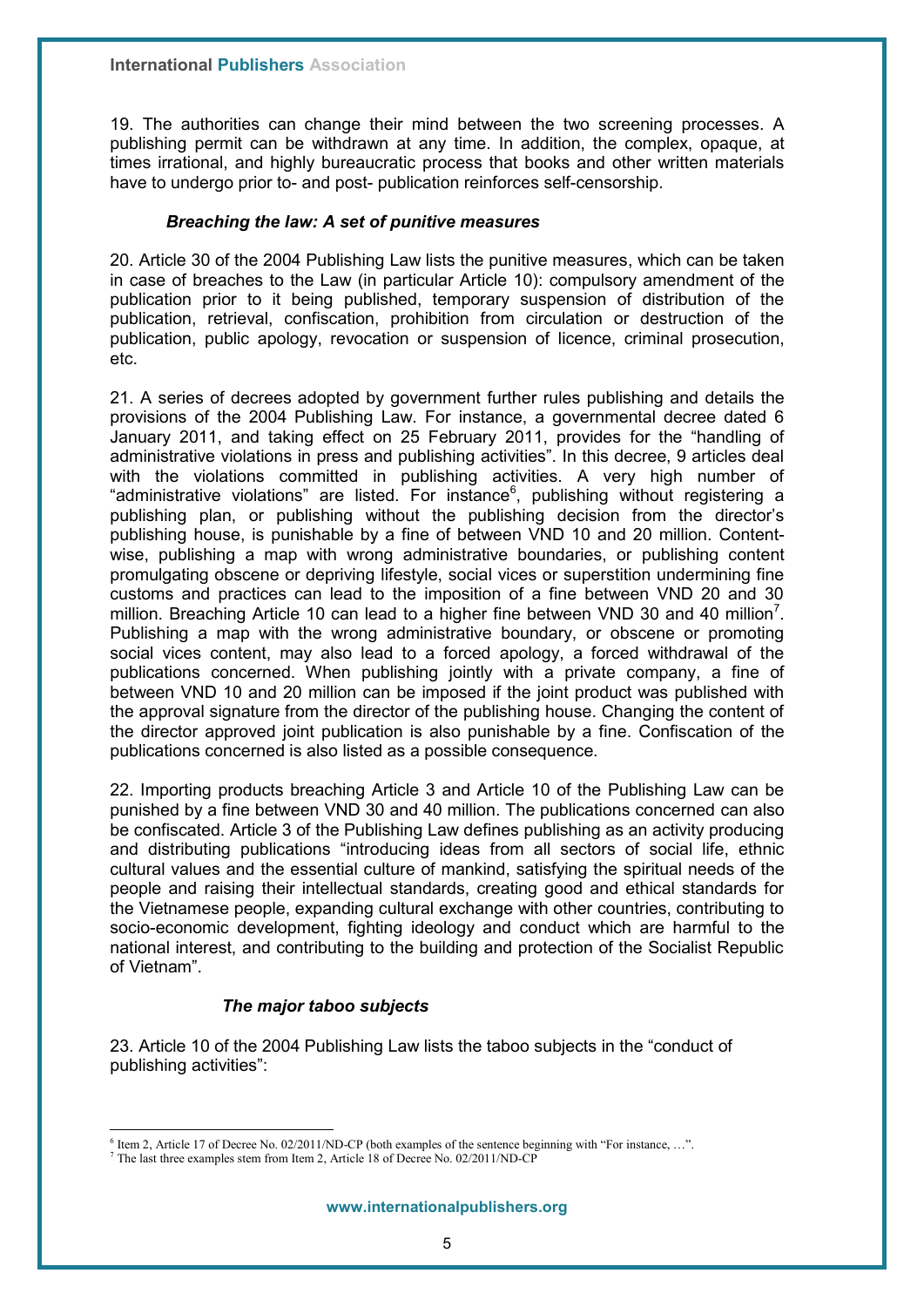"1. Propaganda against the Socialist Republic of Vietnam; destruction of the unity of all citizens.

2. Propaganda about or incitement towards war and aggression, causing rancour between the citizens and those of other countries; incitement towards violence; spread of reactionary ideology, depraved life styles, cruel acts, social evils and superstition, or destruction of good morals and customs.

3. Disclosure of secrets of the Party, State, military, defence, economics or external relations; disclosure of secrets from the private lives of individuals, and of other secrets as stipulated by law.

4. Distortion of historical facts; opposing the achievements of the revolution; offending citizens, great persons and heroes; slandering or harming the reputation of bodies and organizations or offending the honour and dignity of individuals".

24. The list above is wide-ranging and the definition of each category is broad. Prime ministerial decrees have been issued to provide more detailed explanation. A government decree dated 6 January 2011 provides for handling of administrative violations in press and publishing activities.

25. The major taboo subjects can be summarized as follows:

a. anti-government propaganda (i.e. anti-communist party propaganda), politics, history, Hồ Chí Minh; b. religion; c. sex; d. traditional habits and customs.

## **D: An overview of the latest developments in the field of freedom of expression:**

## *Harassment of writers and underground publishers: A few examples*

26. The underground publishers are subject to regular interrogations by the cultural police and regular police intimidation. However, this far they have not been the target of real prison sentences. Direct censorship is avoided. Underground publishers are usually never told not to publish. However, the authorities clearly want underground publishers to avoid sensitive political issues as listed above. These include "negative social issues". Private companies involved in publishing are afraid of these subjects. Not to mention the official publishing houses, which control the system by giving the final *imprimatur*. Authors tackling these subjects have no other choice than turning to underground publishing houses. These authors are generally considered to be black-listed. Authors are more often targeted. Some are in jail under what has been described as false pretexts. However, underground publishers are also very often writers at the same time. The system has often been described as being Kafkaesque: Some people go to prison, some don't.

27. The possibility of prosecution is generally raised during a police interrogation. However, most of the time, general threats are being made. An underground publisher is also often threatened to be fired by his or her boss (in a newspaper for instance).

28. The cultural police, when interrogating an underground publisher, often ask the following questions: Where is the publishing house? How do you get money? Who distributes and reads the books? This forms part of a general pattern of harassment.

## *Recipient of 2011 IPA Freedom to Publish prize still under threat*

29. Bùi Chát was arrested on 30 April 2011 on his return to Vietnam from Buenos Aires, where he was honoured with the Freedom to Publish award. He was temporarily released on 2 May, but remained under surveillance and subject to continuing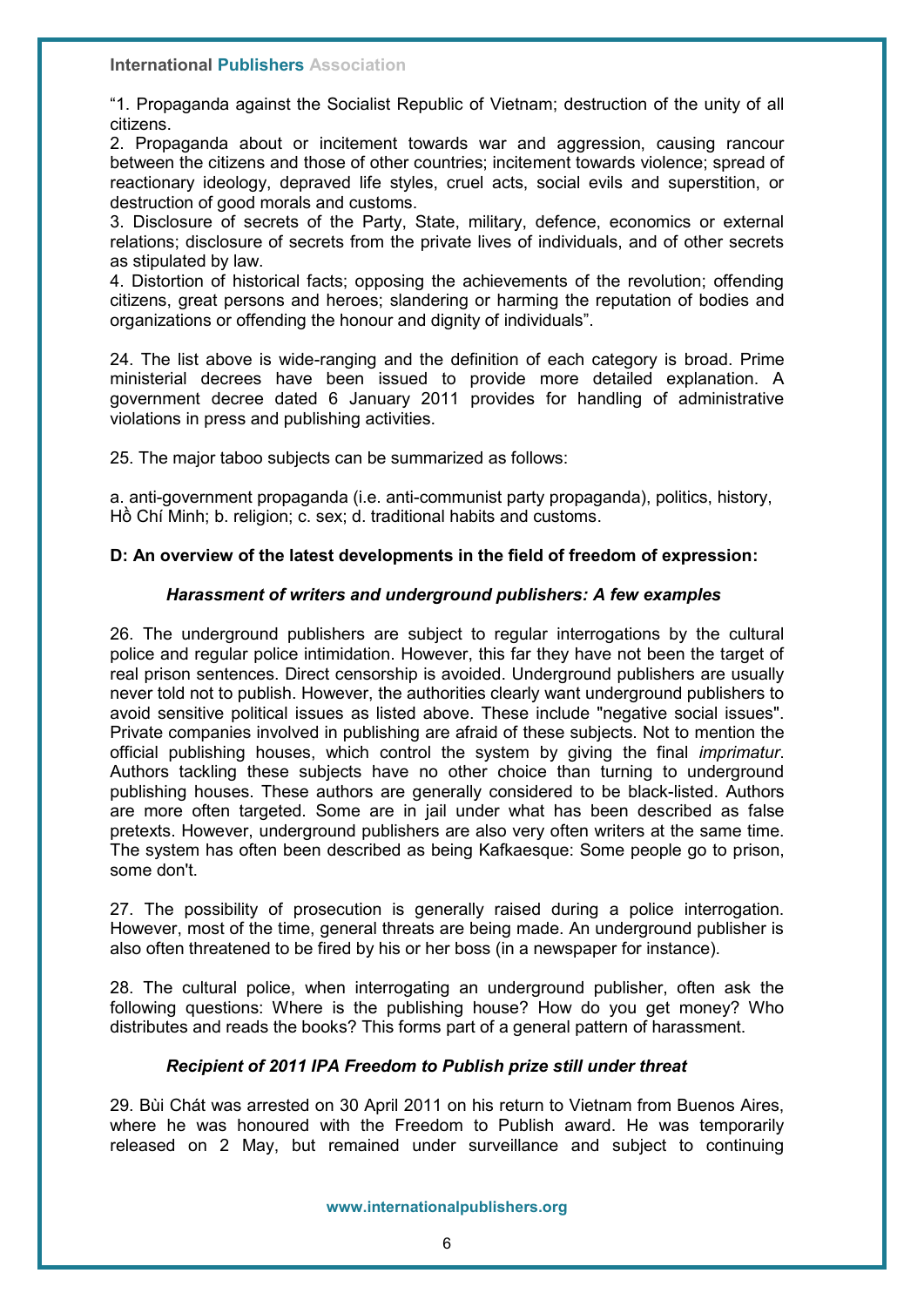interrogation by the authorities in Vietnam. Bùi Chát was again temporarily detained on 5 and 6 June 2011, the day he was invited to attend the Swedish National Day Celebrations at the invitation of the Swedish Embassy in Vietnam. Sadly, his temporary arrest prevented him from attending this official function. He was detained for 24 hours at 4 Phan Dang Lưu detention centre for interrogation of serious crimes, and was then released. Bùi Chát was then ordered to return for a new interrogation session on 7 June 2011. On 8 June this escalated into a physical attack on Bùi Chát by a group of assailants who may have been from police.

30. Bùi Chát was interrogated at least four times by police since his attack on 8 June 2011. His passport remains confiscated so he cannot travel abroad in blatant violation of Article 10 of Vietnam's 1946 Constitution. So are his prize certificate, and his laptop. He had to sign a document saying this was all his. His e-mail account was hacked. He does not know whether his phone conversations are tapped or not. He is regularly followed by plain clothes police.

31. The attack, the series of temporary arrests, the surveillance and the continued interrogation sessions amount to harassment, violate the international rule of law, and clearly contradict Bùi Chát's basic human rights.

### **E: Road Map to Freedom to Publish: A set of recommendations to the Vietnamese government aiming at supporting the Vietnamese authorities in improving the overall conditions for freedom of expression in the country.**

32. Firstly, IPA requests that the passport of Bùi Chát, the recipient of its 2011 Freedom to Publish prize, his IPA Freedom to Publish award certificate, and his laptop be returned to him by the authorities unconditionally and immediately.

33. Secondly, IPA urges the Vietnamese authorities to pass the following amendments to the 2004 Publishing Law as an act of urgency to bring it into compliance with Article 19 of the International Covenant on Civil and Political Rights (ICCPR) by:

- ending the State Monopoly over publishing (printing and distribution were privatised, it is now high time that publishing is also privatized);
- ending the approval by Government of directors, vice-directors and chief editors of publishing houses;
- abolishing Article 10 of the Publishing Law;
- implementing Article 5 (item 2);

 $\overline{a}$ 

- repealing Article 3, and Article  $7^8$ ;
- allowing foreign publishers to set up subsidiaries to produce or distribute books locally.

34. Thirdly, IPA urges the Vietnamese authorities to release immediately those publishers, writers, journalists and bloggers who are currently in prison or under house arrest for having exercised their constitutional rights to freedom of expression; the list of people concerned includes: Điếu Cày, Trần Huỳnh Duy Thức, Lê Công Định, Cù Huy Hà Vũ, Lê Thăng Long, Nguyễn Tiến Trung, Phan Thanh Hải, Tạ Phong Tần, Đỗ Nam Hải, Nguyễn Mạnh Sơn, Ngô Quỳnh, Nguyễn Phong, Nguyễn Bình Thạnh, Phạm Thanh Nghiên, etc.

<sup>&</sup>lt;sup>8</sup> "The government unanimously manages State's publishing activities across the country. The Ministry for Culture and Communication is responsible for supporting the government in managing State's publishing activities"